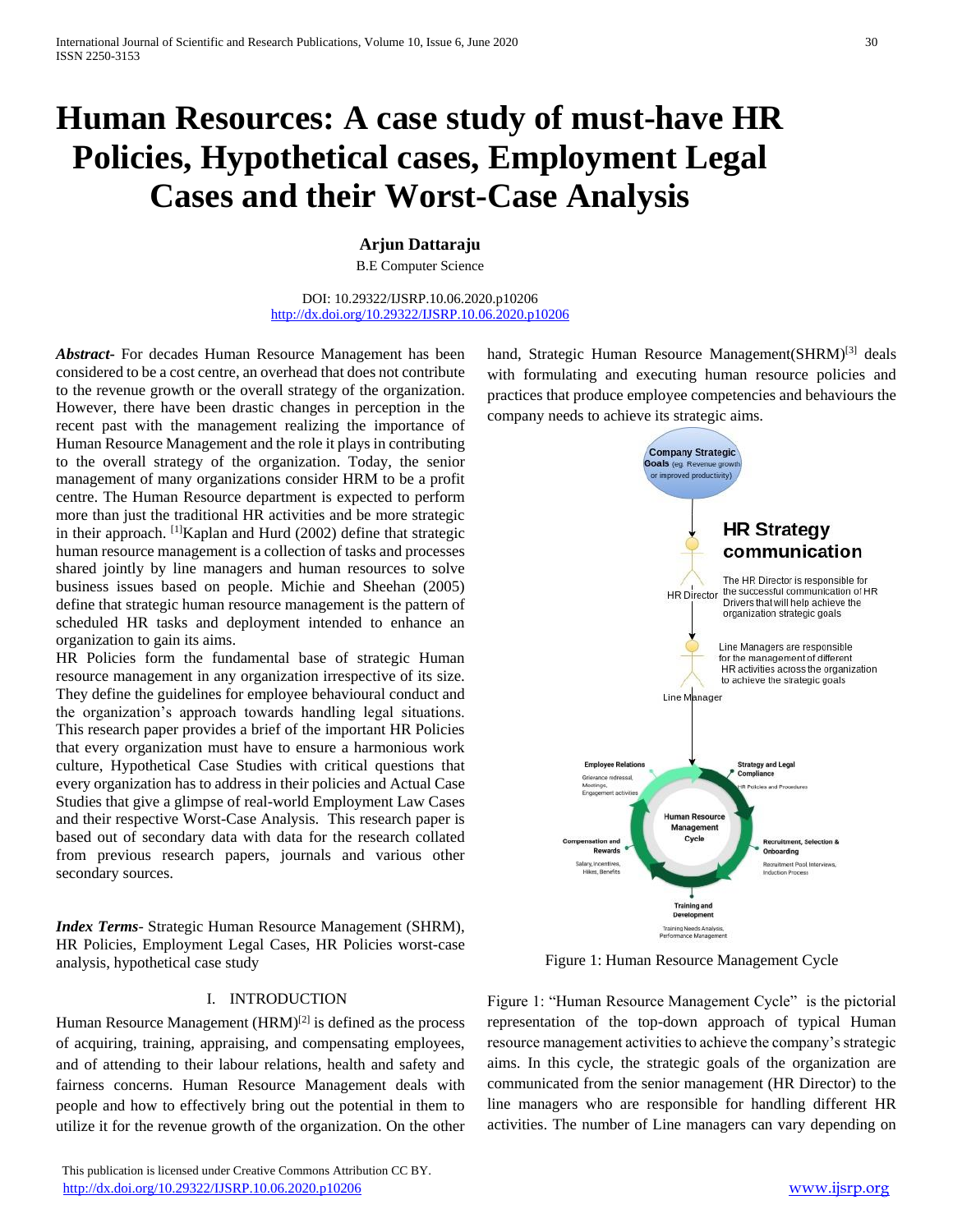the size of the organization and the emphasis laid on different HR activities. Typically HR activities are made up of the following elements:

- 1. Strategy and Legal Compliance
- 2. Recruitment, Selection and Onboarding
- 3. Training and Development
- 4. Compensation and Rewards
- 5. Employee Relations

Just like the constitution defines a set of guidelines to run the country and laws in place ensure harmony in the society, every organization requires a set of guidelines called the HR policies and procedures which guide employee behaviour and approach towards achieving the overall strategic plans of the organization. However, an often misunderstood concept is the distinction between an HR Policy and a procedure. In definition,<sup>[4]</sup> Human Resource Policies are continuing guidelines on the approach of which an organization intends to adopt in managing its people. They represent specific guidelines to hr managers on various matters concerning employment and state the intent of the organization on different aspects of Human Resource management such as recruitment, promotion, compensation, selections etc.<sup>[5]</sup> While a procedure spells out precisely what action should be taken in line with the policies.[6]

Well defined HR policies and procedures of an organization, define the guidelines for its employees to adhere to against unscrupulous behaviour, are in line with various State/Country Labor laws and, act as legal protection in case of Labor related incidents. Organizations with low emphasis on the importance of well-defined HR policies often face legal action when such incidents occur.

Objective: The objective of this research paper is,

- 1. To briefly list the HR Policies must for any organization
- 2. Emphasize the importance of HR policies through a study of various Employment Legal cases and hypothetical scenarios.
- 3. A Worst-Case Analysis to identify the point of failure in the Employment Legal cases under discussion to emphasize the need for granularity in framing HR Policies

## II. LITERATURE REVIEW

HR Policies and Procedures are often regarded as the backbone of any organization. They are included as part of an Employee Handbook that details other personnel requirements such as leave, rewards and compensation etc shared with the employee on the day of onboarding. HR Policies are often very specific to an organization based on its strength, the Mission, the Vision and the Internal Processes. Despite such variables, there are select few HR Policies that every organization must have to ensure a harmonious

relationship between the employee and the employer and also to support those behavioural traits of an employee that achieve the organization strategies in an ethical manner.

Research Methodology: This paper lists the 10 HR Policies that every organization must have as collated from various research papers, journals and books. Briefly defines the policies and the need for having these policies and lays emphasis on the importance of the policies through hypothetical case studies that give rise to possible worst-case scenarios and actual legal Employment cases.

Research Elaborations: As collated from various journals and research papers[7][8][9][10][11] following list the 10 HR Policies every organization must have,

- 1. At-Will Employment Policy
- 2. Code of Conduct and Ethics Policy
- 3. Anti-harassment and Non-discrimination Policy
- 4. Employment Classification Policy
- 5. Health and Safety Policy
- 6. Data Security Policy
- 7. Leave, Time-Off benefits and Attendance Policy
- 8. Privacy Policy
- 9. Computer equipment and Internet Usage Policy
- 10. Whistleblower Policy

## What is *At-Will Employment Policy*?

The At-Will Employment Policy states that an employer may dismiss an employee at any point of time for any reason as long as the reason is legal and valid (eg: he or she cannot be fired on grounds of religion, caste, sex, origin etc) without prior notice. The Policy also is applicable to the employee leaving his employment with his or her employer for any reason without prior notice. In other words, this policy allows an employer and an employee to end their relationship at any time during the employment tenure. By definition,[12] Labor Code section 2922 establishes the presumption that an employer may terminate its employees at will, for any or no reason. A fortiori, the employer may act peremptorily, arbitrarily, or inconsistently, without providing specific protections such as prior warning, fair procedures, objective evaluation, or preferential reassignment.

The at-will Employment Policy enables the employer and the employee to have a harmonious relationship void of any long term commitments thus ensuring the organization to run efficiently without much cause for performance issues.

Hypothetical Case Study: As an HR manager, you are dealing with a diverse group of employees on a day-to-day basis. One of your employees has been consistently having a low performance on all his deliverables. Despite the additional support, training and the Manager intervention there has been no improvement and this is costing your firm dearly. The management has decided to fire the employee. How to legally let go of the employee on short notice?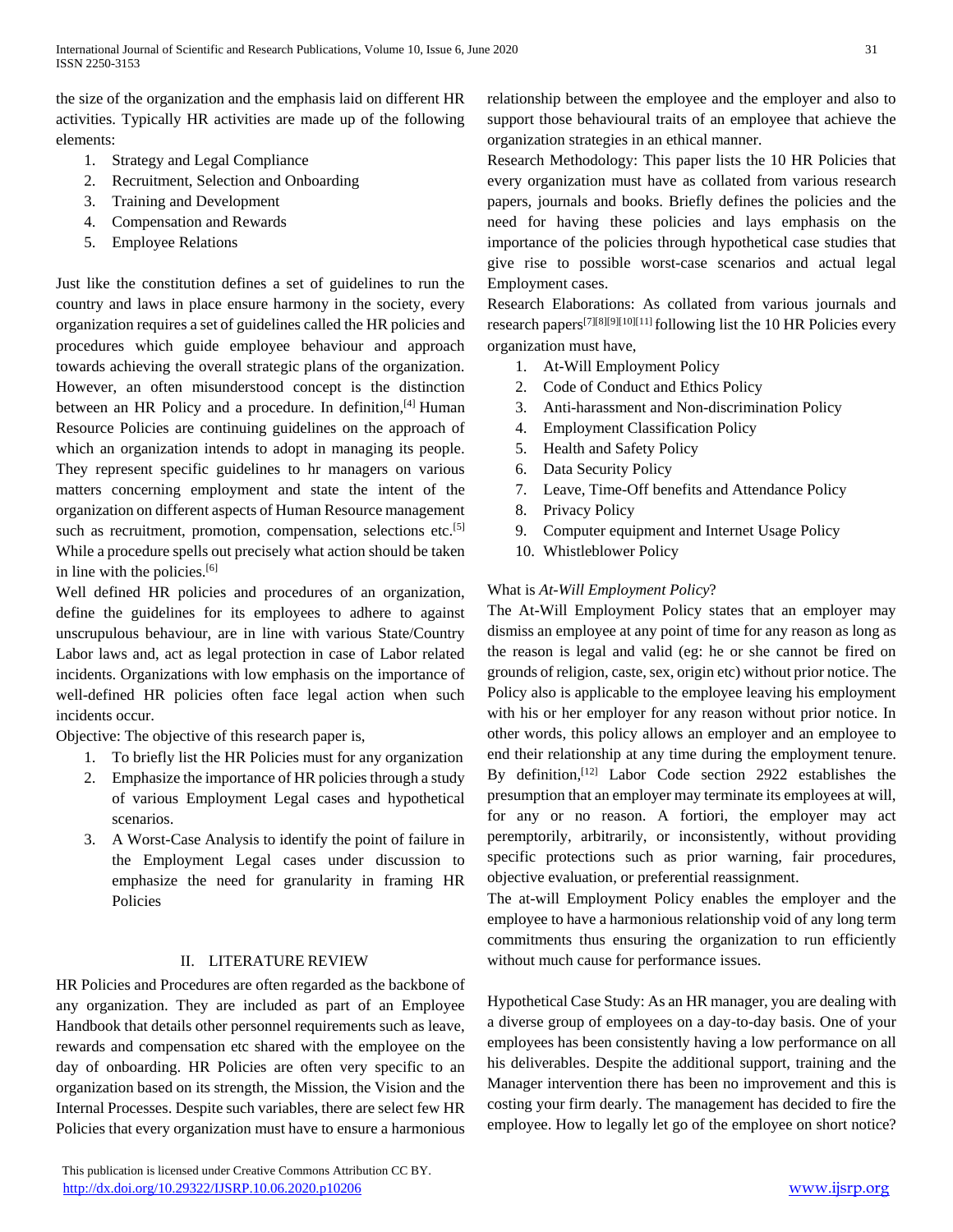What are the rights of the employee whose employment has been terminated? What are the legal protections against lawsuits filed by employees whose employment was terminated? What is the disciplinary action in case of policy violation? etc.

Actual Case Study: *Swindol v. Aurora Flight Sciences Corp*., is a case of No-guns Policy violation by the organization challenged by the state law of Mississippi. [13] Robert Swindol parked his truck in Aurora's employee parking lot with his firearm locked inside. Aurora's management learned of the firearm and fired Swindol for violating company policy prohibiting firearms on its property. However, the state law of Mississippi prohibits employers from barring their employees from storing firearms in a locked vehicle in any parking space or garage. Hence, Swindol alleged that his termination was in violation of the Mississippi state law. While the no-guns policy of the organization might have been valid, the At-Will Employment Policy should have taken into account the state law of Mississippi. This emphasizes the importance of a well defined At-Will Employment Policy.

Worst Case Analysis: The At-will Employment Policy failed to take into account the state laws that barred an employer from prohibiting employees to store guns in parked trucks.

## What is the *Code of Conduct and Ethics Policy*?

The Code of Conduct and Ethics policy is a set of guidelines that define the ethical standards of behaviour and conduct in an organization that the employees have to adhere to professionally. It aligns the behaviours of the employees in line with the organization's Vision, Mission and Core values. By definition, [14] A code of conduct is a set of rules outlining the [norms,](https://en.wikipedia.org/wiki/Social_norm) rules, and responsibilities or proper practices of an individual party or an organisation.

The Code of Conduct and Ethics Policy is unique to every organization. A typical Code of Conduct and Ethics Policy captures the following elements<sup>[11][15]</sup>: The Company Vision, Mission and Values, Company Confidentiality, Conduct of professional behaviour, resolution of Conflict of Interest, Workplace safety, Dress code, Pet Policy, Smoking, Drug and Alcohol use, Business Opportunities, Family and Friends Visitors Policy, Business Courtesies and gift acceptance etc. Also, sanctions against the organization employees in case of violation of the Code of Conduct policy helps to create a moral work environment in the organization.

*Hypothetical Case Study:* As a Regional Sales Manager in a Cloud Service Provider firm you are responsible to bring in sales prospects for your firm from a wide range of clients. What if a client of your firm offers you a business proposal with a better offer? Do you get into an agreement with the client? Does your employment with the current firm get terminated? Are there policies that impede your employment with a client/competitor for a specified period of time post-termination? Are you allowed to meet the client while still in the employment of the office hours? What is the protocol to be followed if you are approached by your client/competitor? What is the disciplinary action in case of policy violation? etc.

Actual Case Study: *Bellman v Northampton Recruitment*  Ltd,<sup>[16][17]</sup> An appeal against a finding that the Respondent company was not vicariously liable for the conduct of its managing director. One of the Managing directors of Northampton Recruitment Ltd attacked one of the employees of the organization. The incident took place outside the company premises while the employees were partying. Was the company responsible for the actions of its MD conducted outside the company premises on one of its employees? The court in 2016 said that it was not. The employee appealed. The court allowed the appeal. The investigation proved that there was enough evidence to link the MD's actions were in line with company work. Lord Justice Irwin in his own words: "This case arose because of the way in which [the MD] chose to exert his authority, indeed his dominance as the only real decision-maker, in the company." The following case study explores the scope of the Code of Conduct and Ethics policy beyond the premises of the organization.

Worst Case Analysis: The Code of Conduct and Ethics Policy failed to address the behavioural conduct of its employees beyond the premises of the organization.

*[Achbita and another v G4S Secure Solutions \(ECJ\)](http://www.xperthr.co.uk/law-reports/indirect-discrimination-religious-dress-ban-for-public-facing-roles-can-be-justified/161975/?cmpid=ILC%7CPROF%7CHRPIO-2013-110-XHR_free_content_links%7Cptod_article&sfid=701w0000000uNMa)*, [18][19] The Belgian case Achbita and accompanying French case [Bougnaoui](http://www.xperthr.co.uk/law-reports/indirect-discrimination-religious-dress-ban-for-public-facing-roles-can-be-justified/161975/?cmpid=ILC%7CPROF%7CHRPIO-2013-110-XHR_free_content_links%7Cptod_article&sfid=701w0000000uNMa) are cases of Dress Code controversies. The case involves a Muslim woman who was dismissed on the ground of not complying with the company order to remove the burka (religious headscarf) when confronted. The European Court of Justice (ECJ) held that  $[18]$ <sup>"a</sup> ban on a religious dress that prevents a Muslim woman from wearing an Islamic headscarf when in contact with clients cannot be directly discriminatory, but is potentially indirectly discriminatory. Such discrimination may be justified in order to enforce a policy of religious and ideological neutrality pursued by the employer in the company concerned, in so far as the principle of proportionality is observed in that regard."

The following case study explores the scope of dress code in a code of Conduct and Ethics Policy and emphasizes the importance of exceptional cases with legal implications.

Worst Case Analysis: The Code of Conduct and Ethics Policy failed to emphasize the importance of religious freedom on the basis of dress code which led to indirect discrimination of an employee.

What is the *Anti-Harassment and Non-Discrimination Policy*? An Anti-Harassment and Non-Discrimination Policy is a set of guidelines which prohibits discrimination, bullying or harassment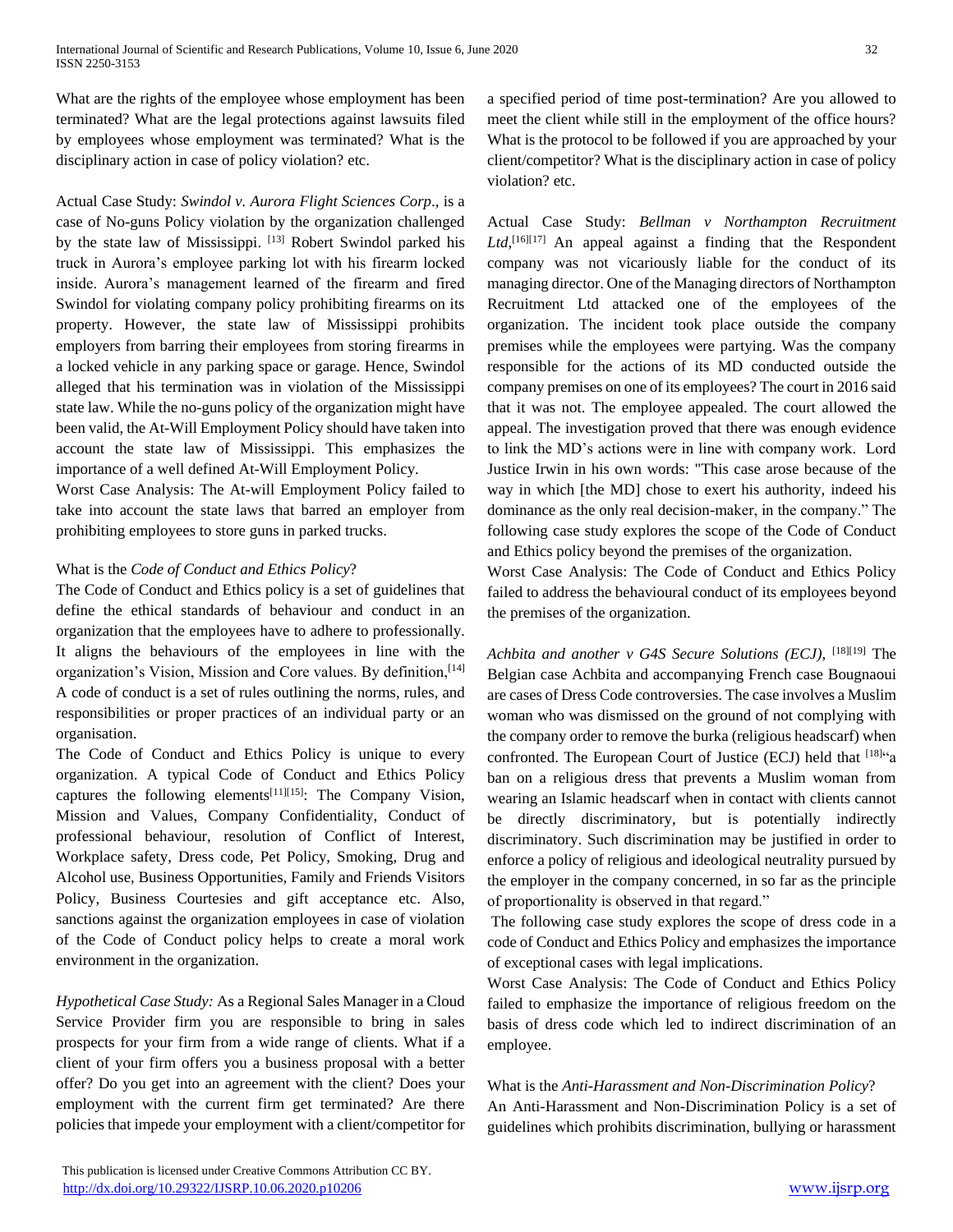of employees/employer/client or any personnel on the grounds of caste, creed, religion, sex, origin, nationality, language, colour, ethnicity, education background competencies etc. to ensure a harmonious working environment in the organization. By definition, <sup>[20]</sup>To "discriminate" against someone means to treat that person differently, or less favourably, for some reason. Sexual harassment is defined as "unwelcome sexual advances, requests for sexual favours, and other verbal or physical conduct of a sexual nature ... when ... submission to or rejection of such conduct is used as the basis for employment decisions ... or such conduct has the purpose or effect of ... creating an intimidating, hostile or offensive working environment."

The Anti-Harassment and Non-Discrimination Policy ensure equal employment opportunities to all the employees irrespective of their diversities. It also defines the procedures to be followed in cases of discrimination and harassment and non-retaliation agreements that ensure justice.

Hypothetical Case Study: As an HR Manager in your firm you've received an email from one of your female colleagues raising a discrimination issue from her superior. What are the steps you'd take to handle this scenario? Has the Internal Complaints committee been informed? Is there an investigation procedure that needs to be put in place before coming to conclusions? If yes, what are the steps to be followed while investigating? Will the employee continue to report to the superior while the issue is resolved? Does your company policy have a strong statement against discrimination? Are your employees trained to avoid prejudice based on religion, sex, colour, ethnicity or other diversities? What is the disciplinary action in case of policy violation? etc.

Actual Case Study: *Chief Constable of Norfolk v Coffey, 2019*[21] is a case study of perceived discrimination of an employee or in this case a female police officer who was rejected her request for transfer on the grounds that her superior perceived on the assumption that the officer's hearing problem could turn into a disability at a later point of time. The appealed court of the law passed its judgement that "it may be unlawful disability discrimination to refuse individual employment on the basis that there is a risk that they may be unable to work in a particular role in future."

This case study emphasizes the need for Non-Discrimination Policy that ensures the prevention of discrimination, even those based on assumption and perceptions.

Worst Case Analysis: The Non-Discrimination Policy, in this case, failed to take into account the protocol that needs to be followed when a disability is only perceived assumption to be an impediment to work in a particular future role.

## What is the *Employment Classification Policy*?

An Employment Classification Policy defines the status of an employee's employment with the organization and the norms of each category. Employment Classification includes the following elements: Full-time Employees, Part-time Employees, Temporary Employees, Independent Contractors, Freelancers, consultants and interns. The Employment Classification Policy underlines the number of working hours, a benefits package, salary package, probationary period, termination procedure for each of the following categories. By definition,<sup>[23]</sup>Employee classification policy outlines the different categories of employment in a company. It states the different types and statuses that an employee may acquire once they are hired by the company. This is rendered important for the administration of benefits and the application of policies as well as disciplinary procedures.

Hypothetical Case Study: As a Marketing Manager in an apparel store you've hired an intern for a tenure of 3 months. Given the performance of the intern, Do you terminate the internship citing low performance? Do you extend the probation for another 3 months for further monitoring? If the benefits package continues? Will there be a change in the working hours? Based out of good performance you've decided to extend the job offer. Does the employment status change to a permanent employee? If so, is there a different probationary period that applies to permanent employees? Are the termination procedures different from that of an intern and a permanent employee? What are the additional benefits of a permanent employee? Will a notice period before resignation apply to an intern or only to a permanent employee? Does file access permissions vary with employment categories? What is the disciplinary action in case of policy violation? etc.

Actual Case Study: *Aslam and others v Uber BV and others,*[24][25] is one of the high-profile cases that deal with Employment Classification controversies. The following case dealt with 2 Uber drivers Mr Yaseen Aslam and Mr James Farrar appealed to the court that they ought to be paid the minimum wages and annual pay benefits as workers/employees of Uber. However, Uber BV argued that drivers were self-employed independent contractors termed as partners with Uber in agreement and the agreement stated: "nothing shall create an employment relationship between Uber and the partner". On the contrary, Mr Yaseen Aslam and Mr James Farrar contended this in the court on the grounds that a "worker" is anyone who either has an Employment contract with the employer or anyone who personally performs work but not for a client or customer. Judgement: The Employment Tribunal or ET unanimously held that Mr Yaseen Aslam and Mr James Farrar were "workers" and were fully entitled to the Annual Pay benefits and minimum salaries.

The following case study emphasizes the need for an Employment Classification Policy and the ethics in framing it.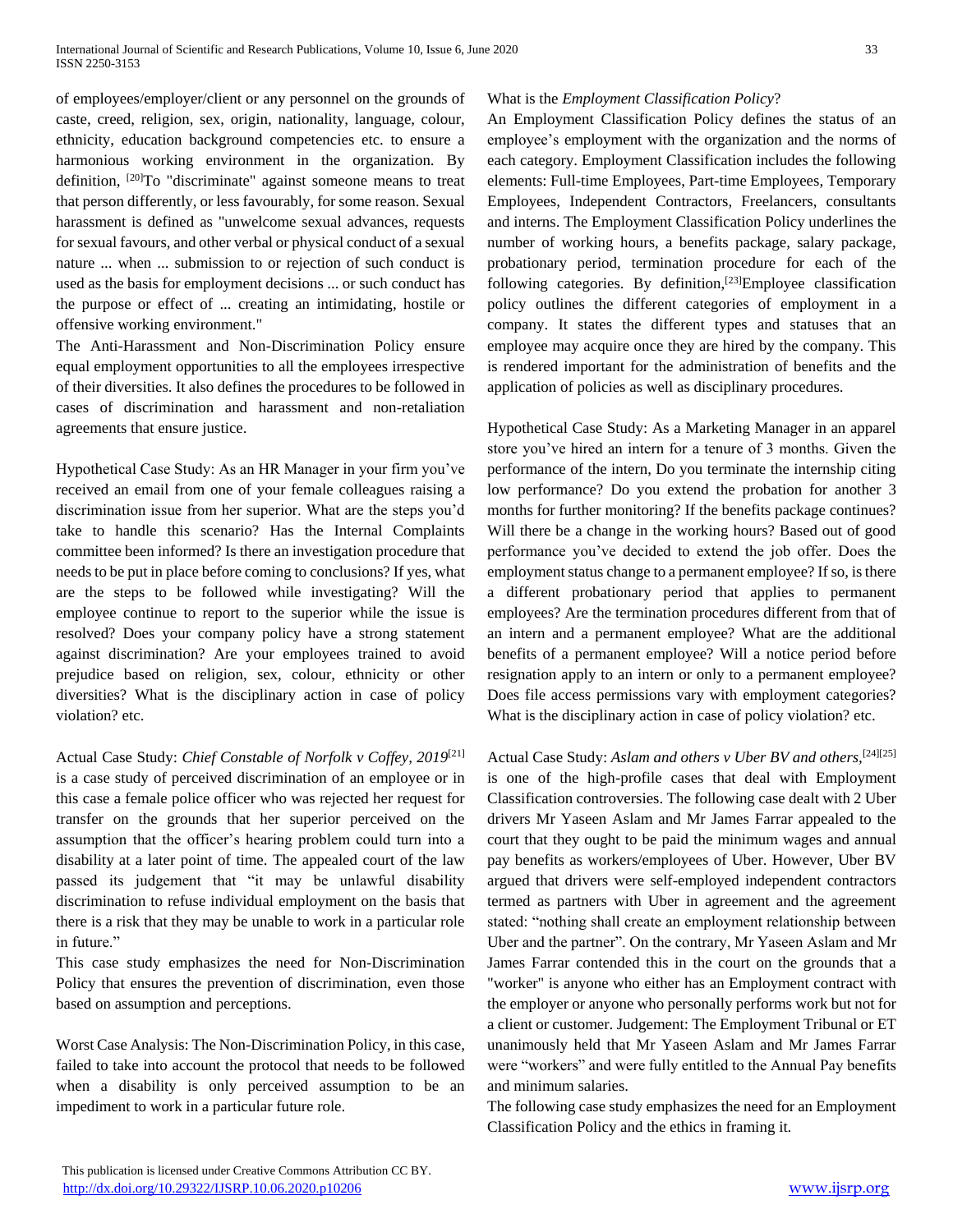Worst Case Analysis: The Employment Classification Policy failed to address the complete scope of Employment Classification of "worker" and "partner" and the perks of each classification which ultimately led the appeal for the policy to be addressed as a scam in the court of law.

## What is the *Health and Safety Policy*?

The Health and Safety Policy is a set of guidelines that ensure a safe and healthy work environment for all the employees of the organization. People are the most important resource of any organization and protection of people takes precedence over all other policies. A Health and Safety Policy is responsible for creating adequate awareness about health and safety and acts as a reference to the precautionary measures that employees need to follow when dealing with hazardous equipment or dangerous work environments. By definition,<sup>[26]</sup>An organization's safety policy is a recognized, written statement of its commitment to protecting the health and safety of the employees, as well as the surrounding community. The safety policy also details the measures the company takes and will take to protect the life, limb, and health of their employees, often surpassing the requirements set out by the laws or by the standard practices of the industry.

A Health and Safety Policy typically consists of the following elements: Emergency Drill protocols, Risk assessments, Security Consultations, Periodic Safety checks, Health and Safety Awareness sessions etc. The unprecedented and unpredictable COVID-19 situation that grips the world today emphasizes the need for a Health and Safety Policy in every organization.

Hypothetical Case Study: Imagine you are running a Metal Manufacturing factory, is there a protocol to be followed if there is a machine breakdown? What is the reporting mechanism? What are the precautions taken to prevent explosions where flammable gases are produced? What are the safety measures for workers handling press breaks to avoid amputation accidents? Is the Personal Protection Equipment(PPE) used of standard quality? How often are the quality checks for machines and PPEs conducted? Are all workers employed in Wind blade fabrication using PPEs effectively to avoid skin injuries as a result of epoxy resin? What is the disciplinary action in case of policy violation? etc.

Actual Case Study: [27]Visakhapatnam LG Polymer Gas leak incident took place on the 7th of May 2020. LG Polymers is a manufacturer of Polystyrene and its Copolymers. On May 7th,2020, a neuro-toxic styrene chemical leaked from the storage unit of a plastics-manufacturing plant in Visakhapatnam. As of 12.May.2020 12 people have been reported dead and thousands hospitalised. The LG Polymer had expanded its production at the Visakhapatnam plant beyond the regulated environmental limit without any clearance. With lives at stake, a health and safety policy should be framed with utmost caution and thought.

Worst Case Analysis: "Identify hazards and evaluate for risk and communicate to the concerned for immediate rectification" is the first safety protocol of LG Polymers India Pvt Ltd. However, the company failed to follow its own safety protocols which led to a toxic gas leak and cost lives. Despite the policy framed, the Health and Safety Policy failed in its implementation stage.

## What is the *Data Security Policy*?

A Data Security Policy is a set of guidelines responsible for safeguarding the organization from potential safety breaches either internal or external. Data in today's world is the most important resource an organization houses whether it be customer data or employee personnel information. A Data Security Policy ensures the protection of data preventing a breach of confidentiality or privacy in the form of data leaks. By definition,[28]Data protection policy is a type of security policy that aims to design, implement, guide, monitor and manage security over an organization's data. It primarily aims at securing and protecting logical data stored, consumed, and managed by an organization. This data can be stored within the organization core infrastructure, offsite location or at an online / cloud service.

Data leaks are often damaging to a company in terms of reputation and can cost the company dearly following expensive lawsuits. Data Security Policies should be framed to comply with data protection laws such as General Data Protection Regulation (GDPR) and protect the rights of its employees and customers, but also ensure there is enough flexibility to access the required data efficiently without affecting the overall performance.

Hypothetical Case Study: As a design engineer in an Android app development firm you are designing a new application which has high potential on the market. What are the data protection policies you have to ensure the application is safe from a data breach? Are your team members working on the project allowed to bring their own device as part of BYOD policy? Are the Pendrive slots for laptops disabled to prevent confidential data transfer? What policies are in place to protect customer data stored on the application you've developed? What are policies governing the share of customer data with a third party? What is the protocol to be followed in case of a data leak? Is there a protocol that is followed in case of a data leak that is internal? What is the investigation policy for data leaks? What is the disciplinary action in case of policy violation? etc.

Actual Case Study: *WM Morrison Supermarkets plc v Various claimants*, [29][17] is a classic case of a disgruntled employee of an organization leaking confidential data to the public causing a data breach. The following case involves a Mr Skelton who, at the time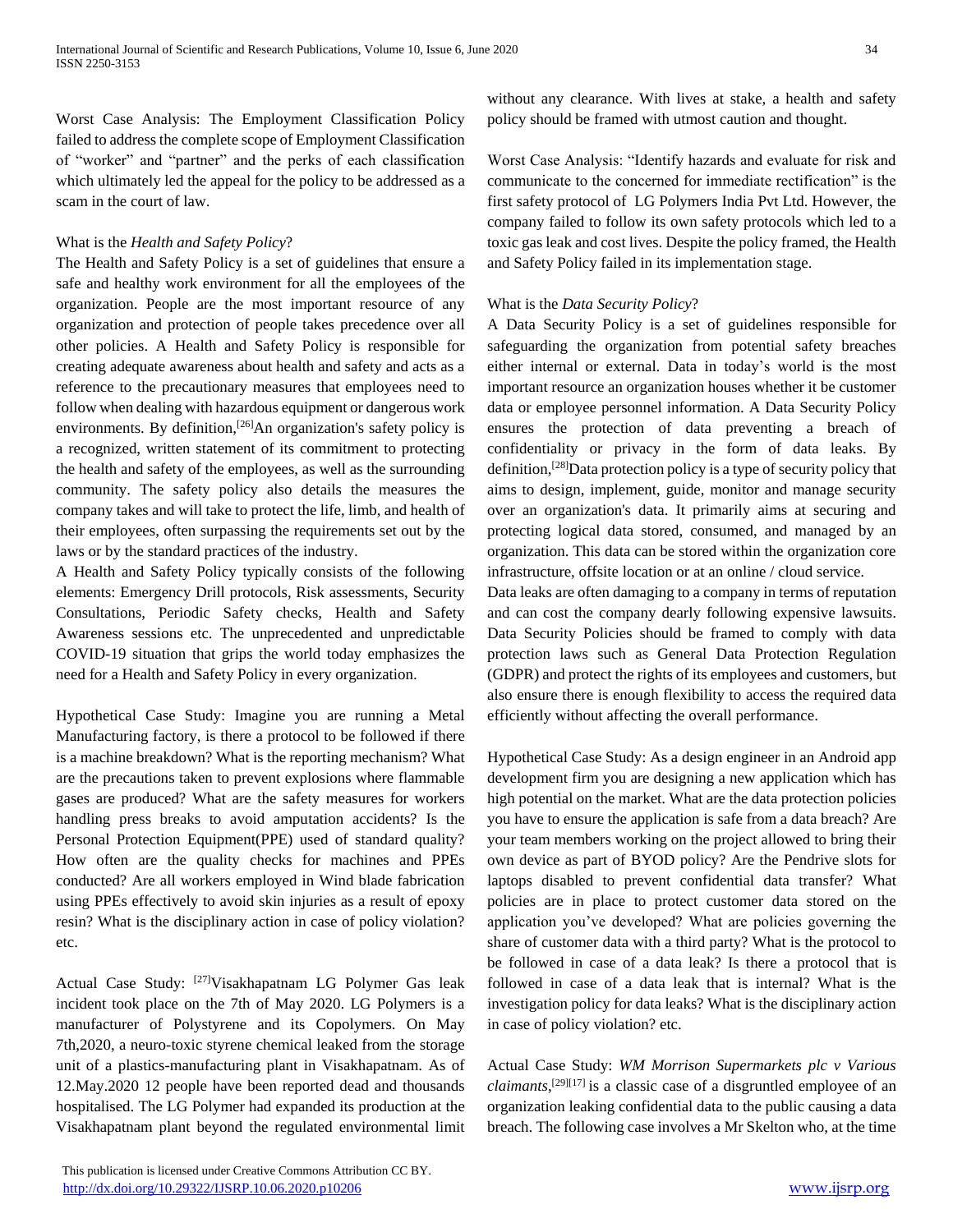of the data breach was a senior internal IT auditor at Morrisons. He had become disgruntled by an internal disciplinary action relating to his use of Morrisons' post room for a side-business. Following which, Mr Skelton uploaded personal data (including names, addresses, dates of birth, home and mobile phone numbers, national insurance numbers, and details of bank accounts and salaries) of nearly 100,000 Morrisons' employees without authority misusing his role as an auditor at the company. While Morrisons remedied the breach on the very first notice and Mr Skelton was arrested, the court held WM Morrison Supermarkets plc liable for the data breach.

Points of note from the Court of Appeal's decision<sup>[29]</sup>: "implement "appropriate organisational and technical measures" to ensure that personal data in their possession is appropriately secured, and carefully monitor the implementation of those measures, and update them in a timely manner in line with relevant guidance and technical developments, and ensure that they have appropriate insurance coverage."

Data breaches cost companies dearly, following a report by Juniper, Data suggests that cybercrime cost businesses over \$2 trillion in total in 2019. This case study emphasizes the need for stringent data protection policies in organizations.

Worst Case Analysis: WM Morrison Supermarkets plc failed to have stringent measures in data protection policy to avoid confidential data leaks. The policy failed to address key technical protocols that need to be in place while employees are handling confidential data, ultimately leading to a data breach of more than 100,000 employees.

#### What is the *Leave, Time-Off benefits and Attendance Policy*?

A leave and Time-Off Benefits Policy is a set of guidelines that provides clarity on various aspects of leaves and Time-Off benefits that employees of the organization are entitled to and the attendance regulations and expectations the employees of the organization should adhere to. By definition,[30] A Leave Policy is a set of rules, procedures and guidelines established by organizations in accordance with applicable federal and local laws, which govern the process, timeframes and reporting procedures for the time taken off work. Leave or time off policies determine the type and amount of time that can be taken off work, how much time will be reported and paid, and the process for requesting time off.

A Leave, Time-Off Benefits and attendance Policy typically have the following elements: holidays, vacations, sick leaves, earned leaves, leave without pay, absenteeism, bereavement leaves, work from homes etc.

The Leave, Time-off Benefits and Attendance Policy is important to ensure employees have complete clarity in terms of leaves and holidays they are entitled to, also, that the absenteeism of employees does not affect the productivity of others or the organization.

Hypothetical Case Study: As a lead Manager for a Cyber Security project you are working with a team of 6 members. All members are critical to the project. One of your team members has a family emergency and has to take time off. What policy in place allows an employee to take time off for family emergencies? How will you ensure the productivity of the team won't reduce in the team member's absence? How is the work distributed across the team? Is there a benefits package that the team member can opt to provide monetary support to his family? If the team member is willing to work from home, is there a policy in place with guidelines for "Work from Home"? Are the number of work from homes specified in the policy? How many hours should an employee log when working from home? Who will authorize the "Work from Home"? What is the disciplinary action in case of policy violation? etc.

Actual Case Study: *O'Brien v Bolton St Catherine's Academy*  case, [31][19]is a case of discriminatory dismissal of a teacher by her school while she was on a long sick leave. The claimant, a teacher, was assaulted by one of the students of the school, following which she went on a sick leave diagnosed with anxiety, depression and post-traumatic stress disorder. Eventually, after the teacher had been off work for over a year, she was dismissed on grounds of medical incapacity. Following which, the teacher appealed to the court stating that dismissal was "disproportionate and unreasonable". Initially, though the case sided with the employer with the court stating that employers were not expected to wait forever for an employee to recover from illness, and dismissal is a valid possibility, ultimately the employer lost the case as the school had failed to take into account a fitness letter that the teacher had submitted between the day she took her sick leave and the day of her termination.

This case study emphasizes the need for a clear understanding of long term leaves and how they need to be framed. The factors that need to be taken into consideration before the termination of an employee such as, whether the employee off work is affecting the overall productivity of the business if there can be an extension or a workaround for the employee away from work etc.

Worst Case Analysis: The Leave, Time-Off Benefits and Attendance Policy failed to take account of the Fitness Letter that was submitted at an intermittent point post the time-off began. Policies have to be clearly framed for such scenarios and the criteria for termination of an employee in case of long breaks.

#### What is *Privacy File Policy*?

A Privacy Policy is a set of regulations governing the way in which an organization collects the data, stores the data and grants access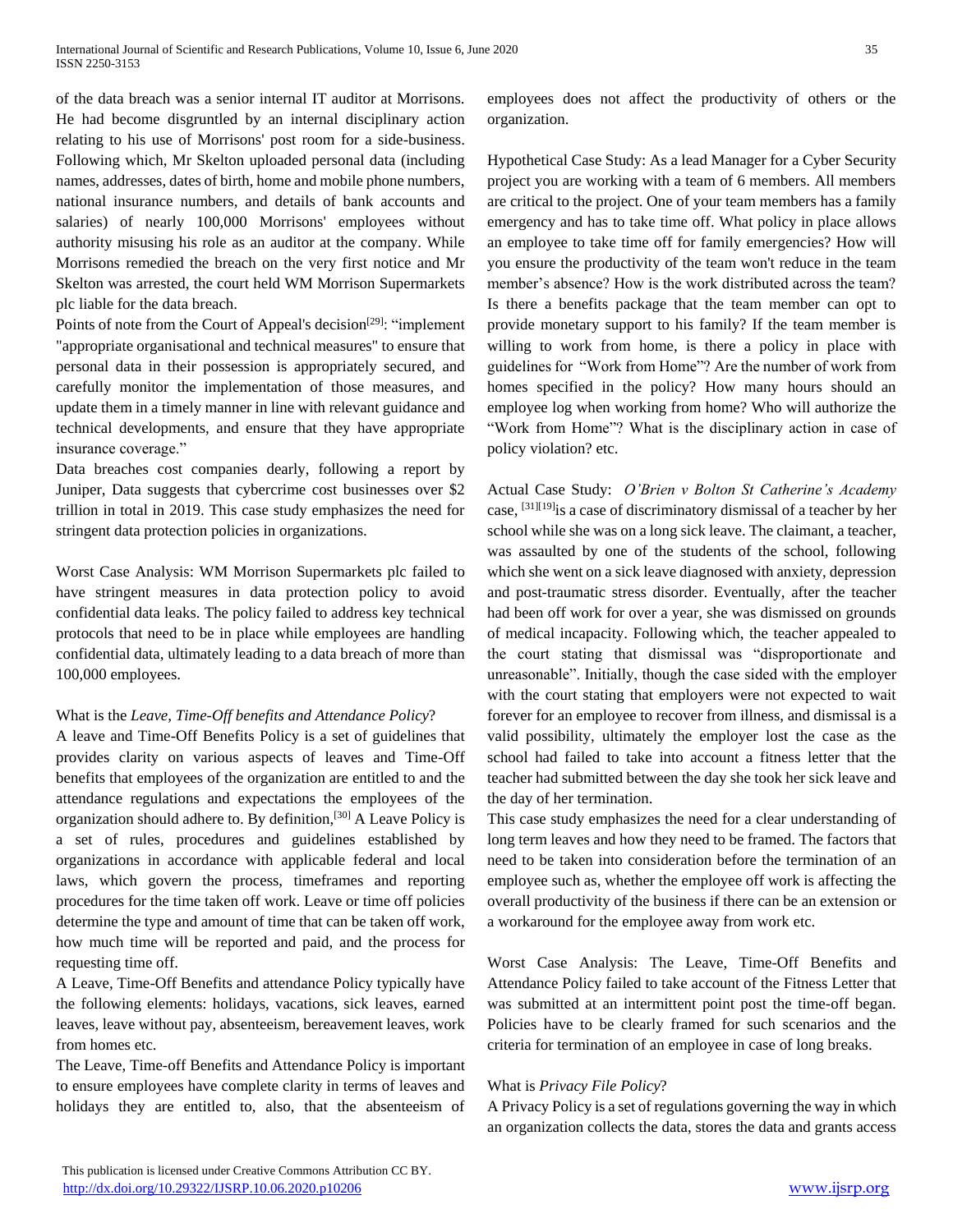permissions to access the data. The policy is responsible to protect the confidentiality of the data collected. The data can be either that of a customer or the organization employees. Data collected varies from one organization to the other. Typically a privacy policy ensures the protection of data collected which includes and is not limited to Name, Age, sex, marital status, contact information, blood group, Proof of education qualification, ID proof such as Aadhar / SSN, employment history etc. By definition,  $[32]$  A privacy policy is a statement or a legal document (in privacy law) that discloses some or all of the ways a party gathers, uses, discloses, and manages a customer or client's data.

A Privacy Law is important for the organizations to assure its employees and customers the confidentiality of data collected. No information collected is to be disclosed without written authorization.

Hypothetical Case Study: You are the CEO of a Social Media App company. You are approached by a Digital Marketing Agency who'd like you to share your customer data with them for the sake of advertising. What would be your call on sharing data with a third party? Is there an agreement between your company and the customers that prohibits information sharing without written consent from the customer? Under what circumstances is there an exception to the contract agreement for data sharing? In case the data request comes from a country's national security, what are the protocols to be followed for sharing the requested information? What amount of customer data can be used from Machine Learning and Data Science to predict customer sentiments? etc.

Actual Case Study: *The Facebook–Cambridge Analytica data scandal 2018* case,[33][34][35] sparked one of the biggest data scandal cases with a breach of the privacy policy and customer confidentiality. Millions of Facebook users' data was collected without consent by an academic, Aleksandr Kogan, who used it to build psychological profiles of people by creating an application which ultimately was used as analytics for political advertising in campaigns of Ted Cruz and President Donald Trump. In 2018, the data breach was exposed by Mr Christopher Wylie, a former employee of Cambridge Analytica. As a consequence, Facebook lost 119 Billion \$ in market capitalization following the scandal and also led to #DeleteFacebook trend on the internet damaging the company reputation. Mark Zuckerberg publicly apologized for the data breach when he testified before congress.

This case study emphasises the importance of ensuring the stringent regulations of a Privacy Policy and adhering to it, and also, the consequences that follow in violation of the Privacy Policy.

Worst Case Analysis: Despite having a Privacy Policy, facebook breached its own policy and shared data of customers without proper consent. While Mark Zuckerberg, the CEO of Facebook testified before Congress, there were several aspects of the data breach and the company policies that he wasn't aware of. This analysis concludes that as important as it may be to have a Privacy Policy in place, it is necessary to ensure its implementation is as stringent as the policy framed.

## What is *Computer equipment and Internet Usage Policy*?

A Computer Equipment and Internet Usage Policy is a set of guidelines that govern the way in which computer equipment such as a desktop, laptop, printer, scanner and the Internet are used when connected over the organization's Network Infrastructure. The policy includes and is not limited to the prohibition of access to Social network sites such as Facebook, Instagram etc., porn sites etc, limit digital equipment usage such as phones during office hours to ensure work productivity, prohibit downloading or sharing of organization's confidential data across the internet or via digital equipment etc. By definition, [36]An internet usage policy provides employees with rules and guidelines about the appropriate use of company equipment, network and Internet access which helps to protect both the business and the employee leading to fewer security risks for the business as a result of employee negligence.

Hypothetical Case Study: As an HR Manager of a service-based company you've received a complaint from the accounts team citing the overutilization of company network resources costing the company more than the standard price. You've also recently come across a few of the employees using their phones connected to the company network for personal use during office hours. Is there an Internet Usage Policy in place to prohibit network resources used for a personal cause? Are tabs maintained on the number of hours employees spend on social media sites for unofficial work? Is the company productivity affected by internet usage by employees? Does the policy prohibit employees from accessing obscene or illegal websites? Is a flag raised when an Employee has made an unauthorized download? What are the regulations and precautions taken against unauthorized downloads? Is the company printer and scanner being used by employees for personal unofficial work? In the case of computer equipment damage, what are the circumstances under which the employee is held liable? What is the disciplinary action in case of policy violation? Etc.

Actual Case Study: *Doe v. XYC Corp.* 2005 case, <sup>[37][38]</sup> is a case of misuse of the Internet for inappropriate content by an employee of the organization. An employee of XYC Corp. had taken pornographic videos and photos of his stepdaughter "Jill" and was transmitting the images over the Internet from his workplace computer. The access to pornographic websites was first noticed by a network IT Engineer, who confronted the employee to stop the usage over the workplace network. However, the Network IT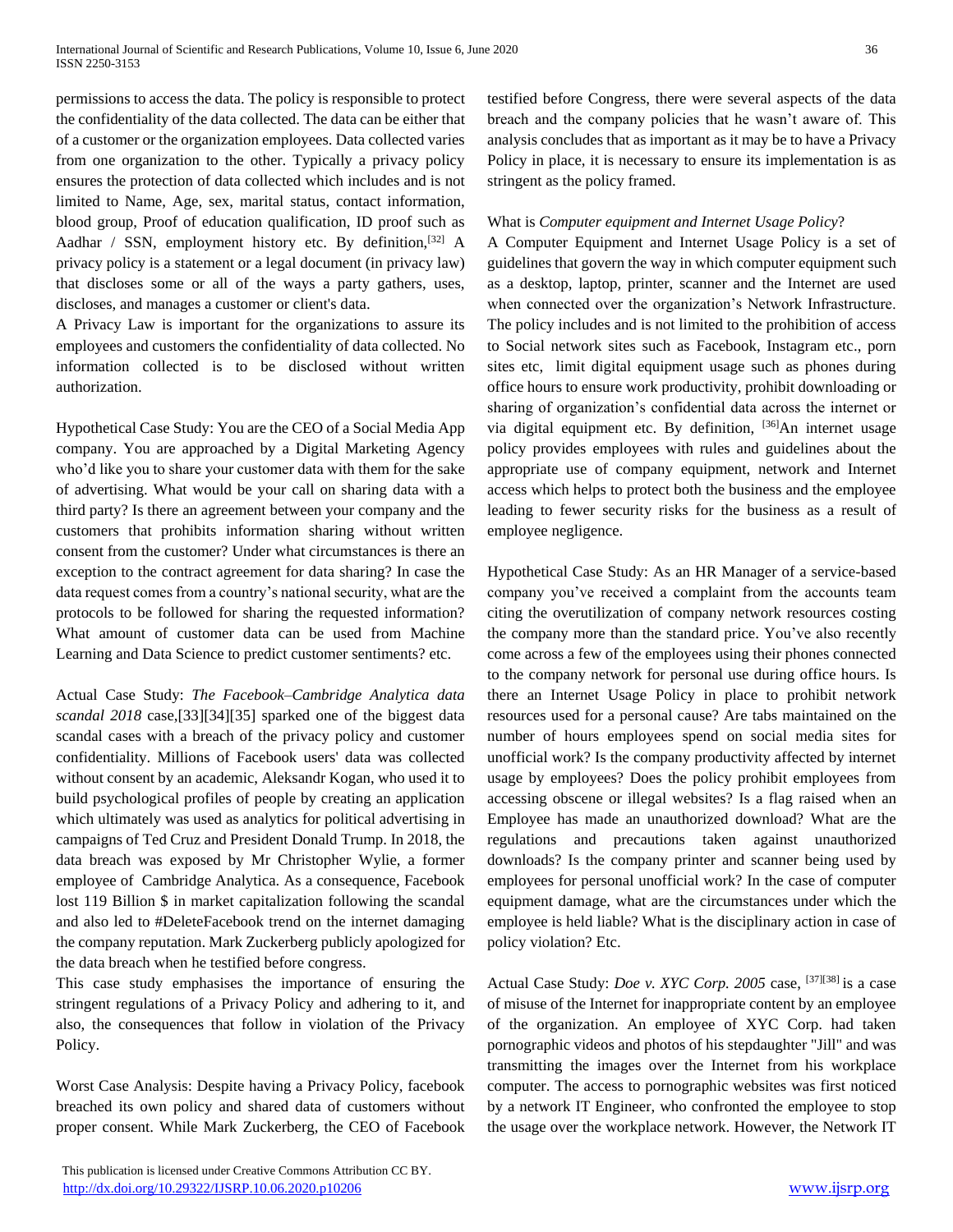Engineer never reported the incident to senior management. Over a year later this was again noticed by a Senior employee who reported the activity to the Director of Network and PC Services. However, the director chose not to act as the company policy prevented the employer from monitoring internet activities. At a later point of time, the employee was arrested by the police over child pornography charges, which however happened without the company's intervention. During the investigation conducted by the police, it came to light that the employee was using the company network to upload pornographic images and videos. Also, the employee had stored pornographic content on the workplace computer. The XYC Corp. was sued by the wife of the employer on charges of workplace network and computer being used for illicit activities which caused damage to her stepdaughter "Jill".

Worst Case Analysis: Despite the Internet Usage Policy XYC Corp. had in a place wherein employees of the organization were allowed to [38]"access sites which are of a business nature only," that an "employee who discovers a violation of this policy shall notify [Human Resources]," and that an "employee who violates this policy or uses the [company's] electronic mail or Internet systems for improper purposes shall be subject to discipline, up to and including discharge." the company turned a blind eye on the illicit activity at the workplace. A proactive and immediate remedial action in the wake of an illicit activity would have saved damages caused both to the organization and the victim of the illicit activity.

#### What is the *Whistleblower Policy*?

A Whistleblower Policy is a set of guidelines that defines the framework for reporting wrongdoings in an organization and puts an end to it. The policy outlines the reporting mechanism for reporting illicit activities as well as ensures adequate protection of the whistleblower both in terms of employment and anonymity. A Whistleblower, by definition,<sup>[39]</sup> is a person who exposes secretive information or activity within a private or public organization that is deemed illegal, unethical, or not correct. $[40]$  The information of alleged wrongdoing can be classified in many ways: violation of company policy/rules, law, regulation, or threat to public interest/national security, as well as fraud, and corruption.

A Whistleblower Policy is a way of assuring the stakeholders in the organization that the operations are both transparent and ethical.

Hypothetical Case Study: You are working as an accountant in one of the reputed Service Sector Firms. The firm has recently gone public with an Initial Public Offering (IPO) and is registered with both SEBI and SEC. You've noticed from the records that one of the employees is using insider data to trade in the market. Is there a whistleblower policy that allows you to report an incident of insider trading? If so, does the policy protect the anonymity of the whistleblower? What is the scope of the whistleblower once a report has been made? What is the investigation process followed by the organization? How are the SEBI and SEC involved as part of the investigation of the whistleblower accusation? Are the consequences of false accusations clearly defined in the policy? Does the policy address the suspension or dismissal of an employee during the investigation to avoid evidence tampering? Etc.

Actual Case Study: Royal Mail Group Ltd v Jhuti [2019],<sup>[41][22]</sup> is a case of unfair dismissal claimed by the claimant, an employee of Royal Mail Group Ltd. "Jhuti", a Media Specialist in the MarketReach unit of Royal Mail Group Ltd. blew the whistle alleging that the employees of the organization made irregular discount offers in respect of "Tailor-Made Incentives" ("TMIs") to customers and thus violating the company's own policies. However, she was soon pressurized by her Line Manager into withdrawing her allegations. Soon after which she was dismissed on grounds of low performance by the Head of Operations who happened to be coaxed by the Line Manager into believing that the employee was a consistent low performer and had not followed the recommended training schedules. The claimant appealed to the court. The Supreme Court held that a claimant can succeed in a whistleblowing unfair dismissal claim even when the decisionmaker is unaware of the protected disclosure at the time of the decision to dismiss and was manipulated by someone else which in this case would be the Head of Operations manipulated by the Line Manager into dismissing the employee for low performance.

Worst Case Analysis: The Whistleblower Policy of Royal Mail Group Ltd. failed to provide adequate protection to the whistleblower. While the company had the policy in place, the failed attempt at preventing the pressure that the whistleblower succumbed to under the line manager which ultimately resulted in her indirect dismissal for low performance emphasizes the need for policy monitoring and adequate training to employees to stand up to themselves without giving in to pressure from the senior management.

#### III. CONCLUSION

HR Policies and Procedures are the fundamental pillars on which the culture of an organization is built. They act as a beacon of light, a point of reference that guides employers and employees towards an ethical work culture in the corporate world. HR Policies vary from one organization to the other. Often, the policies reflect a company's culture and values. Google, Coca-cola, FedEx, AMX, Helcorp. Etc are a few companies with exceptional HR Policies. This research paper not only emphasizes the need for framing HR Policies but also lays sufficient emphasis on the details that go into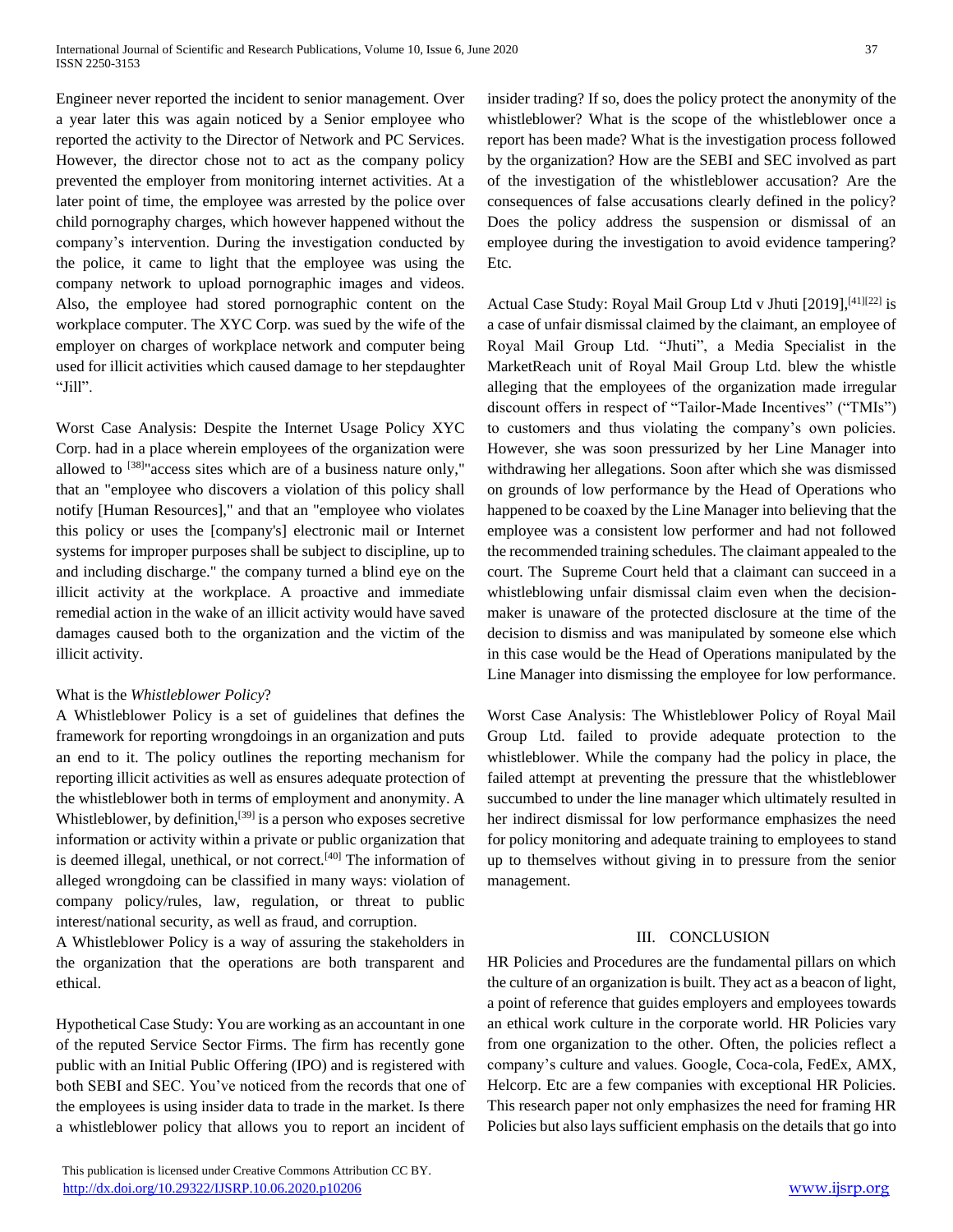them, as the adage goes " The devil is in the details". The *Hypothetical Case Studies* outline the critical possibilities that may arise in an organization that lays prominence to the need for HR Policies. It is important to take note here that the Hypothetical Case Studies address only a select few possibilities and is open to a great deal of scrutiny. The *Actual Case Studies* focus on the need to frame HR Policies with utmost caution to ensure that the gaps in the policies framed do not end up as a liability to the organization. Also, it takes a glimpse at the real world Employment Law Cases. The *Worst-Case Analysis* analyses the point of failure in the HR Policy of the Employment Legal Case, thus laying emphasis on both the need to frame HR Policies and to ensure it is ironclad. HR Policies can either be framed flexible or rigid, however, care should be taken to ensure that the HR Policies are in compliance with the appropriate State / Federal / Country laws.

Recommendations: This research provides conclusive evidence for the need for well-defined and well-framed HR Policies and Procedures in every organization. HR Policies should be open to legal scrutiny. Legal Consulting of HR Policies or Policies framed with legal assistance can help avoid if not all, but at least a few gaps in the HR Policies. Well-framed HR Policies with a strong emphasis on implementation can save the company a great deal of damage both in terms of expensive lawsuits and company reputation, as the adage goes "Prevention is better than Cure".

#### REFERENCES

- [1] Jena, Abhinash, *"Strategic human resource management",* Project Guru, retrieved 12.May.2020, https://www.projectguru.in/definitionof-strategic-human-resource-management/
- [2] Dessler, Gary, (2017), Human Resource Management, Fifteenth Edition, Pearson Education, Inc. p. 3. ISBN 9780134235455
- [3] Dessler, Gary, (2017), Human Resource Management, Fifteenth Edition, Pearson Education, Inc.p. 71. ISBN 9780134235455
- [4] Michael, Armstrong (2001). A Handbook of Human Resource Management Practice. London: Kogan Page. p. 289[. ISBN](https://en.wikipedia.org/wiki/ISBN_(identifier)) [0749433930.](https://en.wikipedia.org/wiki/Special:BookSources/0749433930)
- [5] Pravin, Durai (2010). Human Resource Management. India: Dorling Kindersley (India) Pvt. p. 133[. ISBN](https://en.wikipedia.org/wiki/ISBN_(identifier)) [9788131724842.](https://en.wikipedia.org/wiki/Special:BookSources/9788131724842)
- [6] Michael, Armstrong (2001). *A Handbook of Human Resource Management Practice*. London: Kogan Page. p. 289. [ISBN](https://en.wikipedia.org/wiki/ISBN_(identifier)) [0749433930.](https://en.wikipedia.org/wiki/Special:BookSources/0749433930)
- [7] Kapur, Radhika. (2020). Human Resources Policies and Procedures.
- [8] Avishikta, R. (n.d.). HR Policies. Retrieved March 05, 2020, from yourarticlelibrary.com HR Policies and Procedures Manual and Employee Handbook. (2019). Retrieved March 05, 2020, from managementstudyguide.com
- [9] 15 Must-Have HR Policies and Forms. (2015). Retrieved March 05, 2020, from sbshrs.adpinfo.com
- [10] Policies and Procedures in the Workplace: The Ultimate Guide. (2019). Retrieved March 04, 2020, from i-sight.com
- [11] Lawsikho, *Legal Handbook for HR Managers,* p. 94 p. 143*.*
- [12] *Guz v. Bechtel National, Inc.*[, 24 Cal. 4th 317, 8 P.3d 1089, 100 Cal.](http://online.ceb.com/CalCases/C4/24C4t317.htm)  [Rptr. 2d 352](http://online.ceb.com/CalCases/C4/24C4t317.htm) (2000).
- [13] Swindol v. Aurora Flight Scis. Corp., 805 F.3d 516, 519 (5th Cir. 2015)

 This publication is licensed under Creative Commons Attribution CC BY. <http://dx.doi.org/10.29322/IJSRP.10.06.2020.p10206> [www.ijsrp.org](http://ijsrp.org/)

- [14] Wikipedia, "Code of Conduct", [https://en.wikipedia.org/wiki/Code\\_of\\_conduct,](https://en.wikipedia.org/wiki/Code_of_conduct) retrieved 11.May.2020
- [15] Alphabet, *"Google Code of Conduct"*, Alphabet Investor Relations, [https://abc.xyz/investor/other/google-code-of-conduct/,](https://abc.xyz/investor/other/google-code-of-conduct/) retrieved 11.May.2020
- [16] *Bellman v Northampton Recruitment Ltd [2018] EWCA Civ 2214*
- [17] Simpson, Stephen, "The 10 most important employment law cases in 2018", 2011 - 2020 DVV Media International Limited, [https://www.personneltoday.com/hr/the-10-most-important](https://www.personneltoday.com/hr/the-10-most-important-employment-law-cases-in-2018/)[employment-law-cases-in-2018/](https://www.personneltoday.com/hr/the-10-most-important-employment-law-cases-in-2018/)
- [18] *Samira Achbita & Anor v G4S Secure Solutions NV [2016], EUECJ C-157/15*
- [19] Simpson, Stephen, "The 10 most important employment law cases in 2017", 2011 - 2020 DVV Media International Limited[,](https://www.personneltoday.com/hr/10-important-employment-law-cases-2017/) [https://www.personneltoday.com/hr/10-important-employment-law](https://www.personneltoday.com/hr/10-important-employment-law-cases-2017/)[cases-2017/](https://www.personneltoday.com/hr/10-important-employment-law-cases-2017/)
- [20] U.S.Equal Employment Opportunity Commission, "What is Employment Discrimination?",EEOC, <https://www.eeoc.gov/youth/what-employment-discrimination>
- [21] *Norfolk v Coffey [2019], EWCA Civ 1061*
- [22] Simpson, Stephen, "The 10 most important employment law cases in 2019", 2011 - 2020 DVV Media International Limited[,](https://www.personneltoday.com/hr/10-most-important-employment-law-cases-2019/) [https://www.personneltoday.com/hr/10-most-important-employment](https://www.personneltoday.com/hr/10-most-important-employment-law-cases-2019/)[law-cases-2019/](https://www.personneltoday.com/hr/10-most-important-employment-law-cases-2019/)
- [23] "Employee classification policy", Workable Technology Limited 2012-2020, retrieved 12.May.2020, [https://resources.workable.com/employee-classification-company](https://resources.workable.com/employee-classification-company-policy)[policy](https://resources.workable.com/employee-classification-company-policy)
- [24] *Uber BV v Aslam [\[2018\]](https://www.bailii.org/ew/cases/EWCA/Civ/2018/2748.html)*[, EWCA Civ 2748](https://www.bailii.org/ew/cases/EWCA/Civ/2018/2748.html)
- [25] Simpson, Stephen, *"The 10 most important employment law cases in 2016"*, 2011 - 2020 DVV Media International Limited, [https://www.personneltoday.com/hr/the-10-most-important](https://www.personneltoday.com/hr/the-10-most-important-employment-law-cases-in-2016/)[employment-law-cases-in-2016/](https://www.personneltoday.com/hr/the-10-most-important-employment-law-cases-in-2016/)
- [26] Safeopedia, "Safety Policy", Safeopedia Inc, Retrieved 12.May.2020, https://www.safeopedia.com/definition/450/safety-policy
- [27] Aryan. Aashish, Mukul. Pranav, "Vizag gas leak: Don't have green nod, the company told the state last May", TheIndianExpress, retrieved 12.May.2020, https://indianexpress.com/article/india/vizaggas-leak-lg-polymers-india-green-nod-6399440/lite/
- [28] techopedia, *"Data Protection Policy",* Techopedia Inc., retrieved 12.May.2020, [https://www.techopedia.com/definition/30183/data](https://www.techopedia.com/definition/30183/data-protection-policy)[protection-policy](https://www.techopedia.com/definition/30183/data-protection-policy)
- [29] *WM Morrison Supermarkets Plc ("Morrisons") v Various Claimants [2018]*, EWCA Civ 2339
- [30] uplandPSA, *"Leave Policy",* Upland Software, Inc., retrieved 12.May.2020,
	- <https://uplandsoftware.com/psa/resources/glossary/leave-policy/>
- [31] O'Brien v Bolton St Catherine's Academy [2017] EWCA Civ 145
- [32] McCormick, Michelle. "New Privacy Legislation." Beyond Numbers 427 (2003): 10-. ProQuest. Web. 27 Oct. 2011
- [33] Chan, Rosalie. "The Cambridge Analytica whistleblower explains how the firm used Facebook data to sway elections". Business Insider. Retrieved 12.May.2020.
- [34] Confessore, Nicholas (April 4, 2018). "Cambridge Analytica and Facebook: The Scandal and the Fallout So Far". The New York Times. ISSN 0362-4331. Retrieved 12.May.2020
- [35] Meredith, Sam (April 10, 2018). "Facebook-Cambridge Analytica: A timeline of the data hijacking scandal". CNBC. Retrieved 12.May.2020
- [36] GFI Software, *"Sample internet usage policy"*, retrieved 12.May.2020, [https://www.gfi.com/pages/sample-internet-usage](https://www.gfi.com/pages/sample-internet-usage-policy)[policy](https://www.gfi.com/pages/sample-internet-usage-policy)
- [37] Doe v. XYC Corp., 887 A.2d 1156 (N.J. Super. Ct. App. Div. 2005)